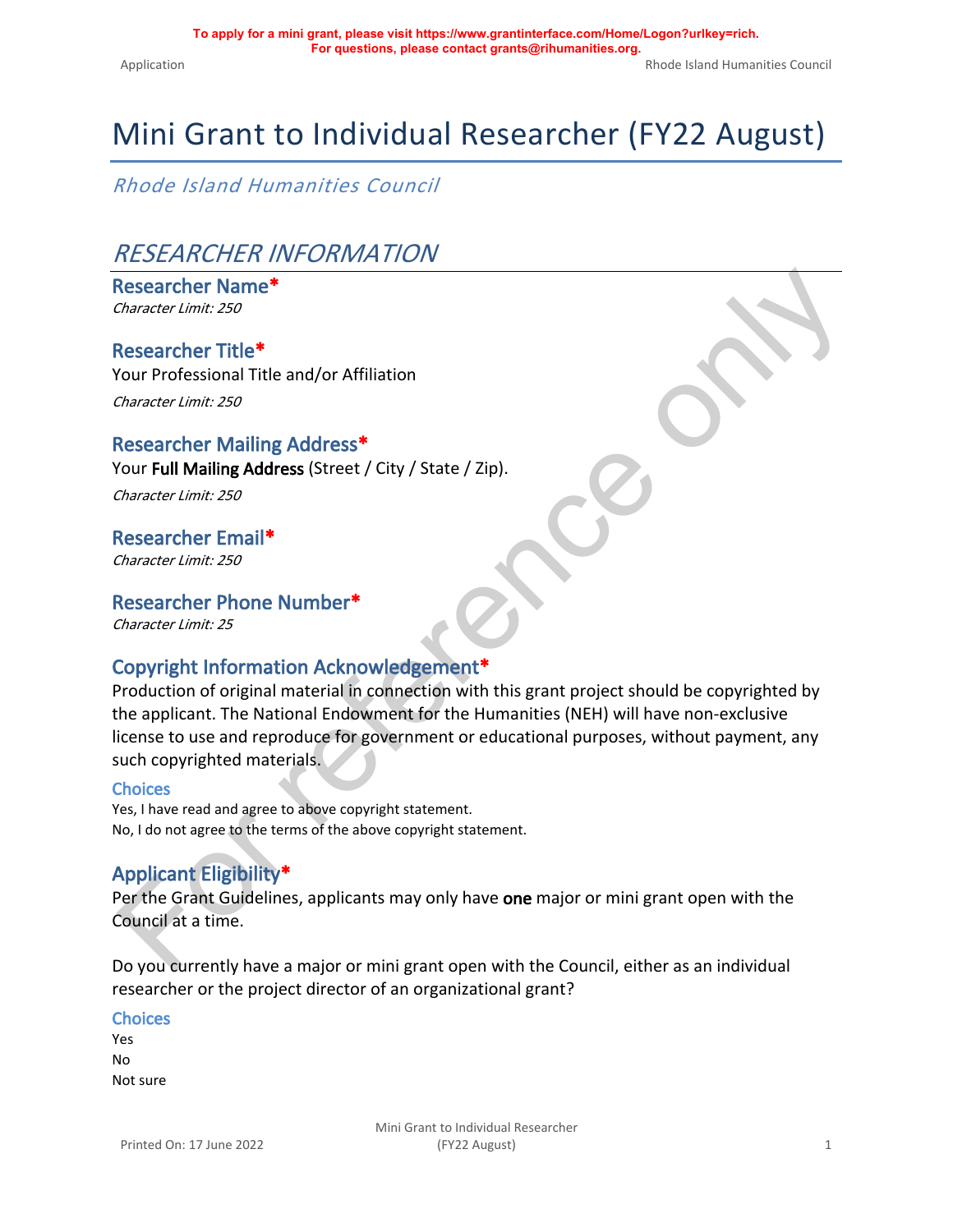If you responded **Yes** or **Not Sure** to the Applicant Eligibility question, please contact Council Grants staff at grants@rihumanities.org as soon as possible to discuss your situation.

If you responded **No** to the Applicant Eligibility question, please proceed with the application.

# *RESEARCH PROJECT INFORMATION*

**Project Name\*** *Character Limit: 100*

### **Project Start Date\***

When do you plan to start your project? To be eligible, projects must start after award notifications. Notification of mini grant funding is generally 4-6 weeks after the deadline. *Character Limit: 10*

#### **Project End Date\***

*Character Limit: 10*

### **What is Your Research Topic?\***

Please describe your humanities research topic. What is the subject of your research and public program? What humanities question(s) do you hope to explore?

*Character Limit: 1500*

### **Research Project Goal(s) and Outcomes\***

RESEARCH PROJECT INFORMATION<br>
"Project Name"<br>
"Another than the content was the strate of the strate of the strate and the strate and the strate and the strate and the strate and the strate and the strate and the strate an Humanities Council grants bring together people, organizations, and ideas. Our supported projects stimulate new research in the humanities, spark thoughtful community exchange, and engage new audiences with humanities learning. To that end, what are your research project's goal(s)? **Project goal(s) are broad statements that describe the desired change in the community resulting from your project.** Goal(s) establish the overall direction for your project and define the scope of what you hope to achieve.

Also, what are your project's intended outcomes? **Outcomes are concrete, measurable, and attainable changes in behavior, status, attitude, skill, knowledge, or circumstance in the community.** What changes do you hope to achieve with this project? Use action verbs that describe your process: increase x, decrease y, strengthen, reduce, etc.

For additional information and helpful advice, please review our [Evaluation Toolkit.](http://rihumanities.org/grants/grantmaking/) *Character Limit: 1500*

### **Research Plan\***

What is your research plan? Describe how and where you plan to conduct your research. Please include the corresponding timeline for your research plan.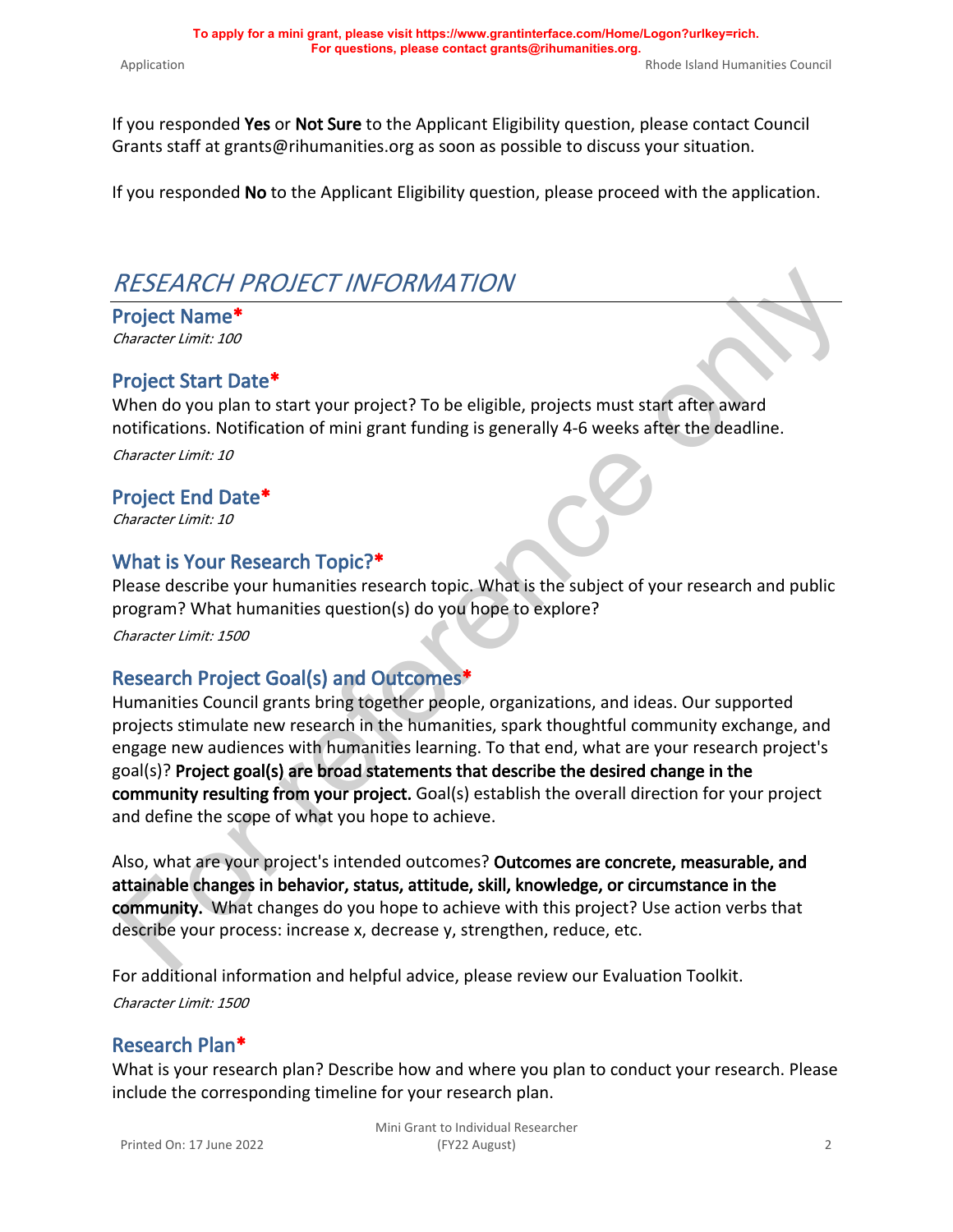*Character Limit: 1500*

#### **Research Qualifications\***

Why and how are you qualified to undertake this research and share what you find with the public? If necessary, you may upload a copy of your CV or resume below. We prefer your CV or resume to be a Microsoft Word document or PDF.

*Character Limit: 1500 | File Size Limit: 2 MB*

#### **Research Partners\***

Who else is participating in your research project, and in what capacity? Please consider and list the organizations and individuals who will support your research process. Please don't forget to detail their specific role, and qualifications, to support the project.

*Character Limit: 1500*

#### **Research Bibliography**

What academic materials are you utilizing as the foundation of your research plan? Below, please attach the preliminary bibliography that is informing your research. We prefer your bibliography to be a Microsoft Word document or PDF.

*File Size Limit: 2 MB*

### *ENGAGING THE PUBLIC*

The Council requires that every research project engage the public (during the project timeline) with findings/ideas uncovered as part of the grant's work. This requirement allows for the public to benefit from engagement with your research findings, even if a final publication, documentary, etc., isn't in the immediate future. Please respond to the questions below.

#### **Research's Public Outputs\***

Research Partners\*<br>
Nho else is participating in your research project, and in what capacity? Please consider and list<br>
the organizations and individuals who will support your research process. Please don't forget to<br>
the How will the public engage with your research? Briefly describe your research's public outputs (programs/product), including logistics. **Outputs are tangible activities of your project that advance your goals and intended outcomes.** You might want to consider partnerships with various Rhode Island institutions/individuals that can help support your public outputs. Don't forget to detail the publicity and outreach strategies you'll use to reach audiences!

Past public outputs (programs/products) have included: a research blog, library presentations, published essay, radio/television broadcast, podcast, etc.

*Character Limit: 3000*

#### **Research's Civic Relevancy\***

How is your research project enhancing the civic life of Rhode Island? Is your project sharing diverse perspectives in order to build understanding and empathy? Are you connecting individuals to institutions that support community engagement? How is humanities learning in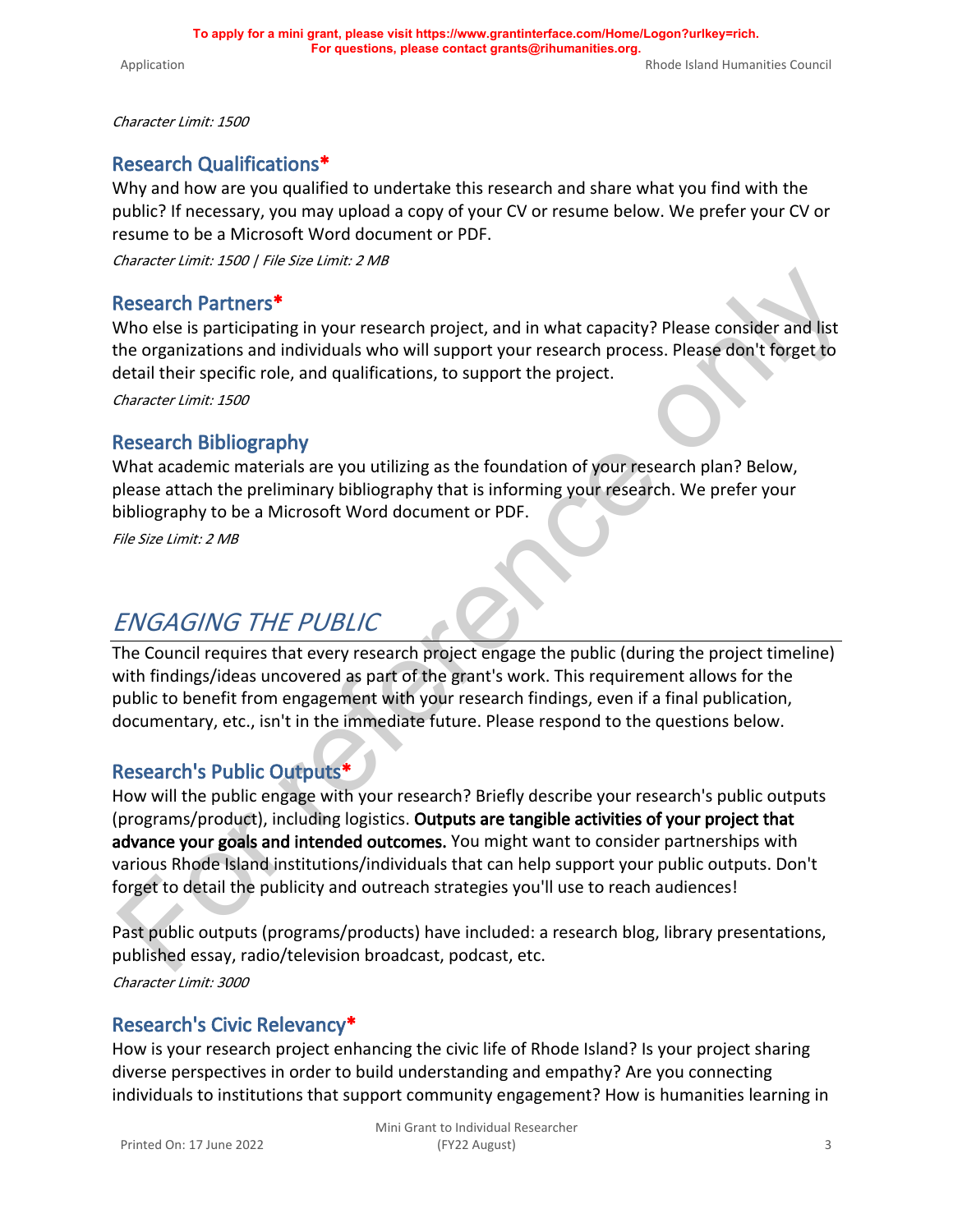your project providing attendees with the tools (historic context, diverse perspectives/experiences, etc.) they need to be active and engaged citizens of Rhode Island?

Think creatively! *Character Limit: 1200*

### *EVALUATION PLAN*

*Reviewing our Evaluation Toolkit can help you successfully develop an evaluation plan, even for a research project. Both the short version (for those experienced in evaluation) and the long version (with extra resources and tools) can be found on our website.* 

### **Evaluation - Evaluation Goal and Evaluation Questions\***

An evaluation plan is the concrete process you will undertake to understand the impact of your project. Since you've already detailed your project goals, outcomes, and outputs, you need to:

1) Set an Evaluation Goal:

 $EVALUATION PLAN$ <br>  $EVALUATION PLAN$ <br>  $Eexiveing our **Feustation** Toell. **Each the** is both the short version (for those experienced in evaluation) and the long  
\n*research project. Both the short version (for those experienced in evaluation) and the long  
\nversion (with extra resources and tools) can be found on our website.   
\nEvaluate,  $W$  is correct to be found on our website.   
\nEvaluate,  $W$  is a correct to be found in our website.   
\nEvaluate,  $W$  is a correct to be found in our website.   
\nEvaluate,  $W$  is a correct to be used to be used to  $W$ ,  $W$  is a correct value,  $W$  is a*$ • An evaluation goal is a focus area for your evaluation plan based on project goals, outcomes, and outputs. An evaluation goal is an overarching question/statement you'd like to answer or solve through undertaking an evaluation plan. E.g. "I want to understand if and how this project attracted different audiences, so I can improve my outreach methods."

2) State Five Evaluation Questions:

• Evaluation questions are guiding questions that determine (with your evaluation goal) the strategic direction of your evaluation plan. Make sure these questions are answerable. E.g. "What were the demographics of our audience at each program? What aspects of our program seemed to engage audiences the most? What aspects of my research seemed most relevant to my partners' humanities work?"

*Character Limit: 1500*

### **Evaluation (Cntd.) - Evaluation Indicators and Evaluation Methods\***

1) Set Three to Five Indicators:

• Indicators show how you know if your project and its activities achieved or did not achieve your goals and intended outcomes. Set three to five relevant indicators for your evaluation plan that are based on new or extant benchmarks. E.g. "Over 75 people attended the exhibit. Ticket sales increased by 25 percent. One half of the respondents to a survey about the activity made a connection to a different culture."

2) Choose your Evaluation Methods: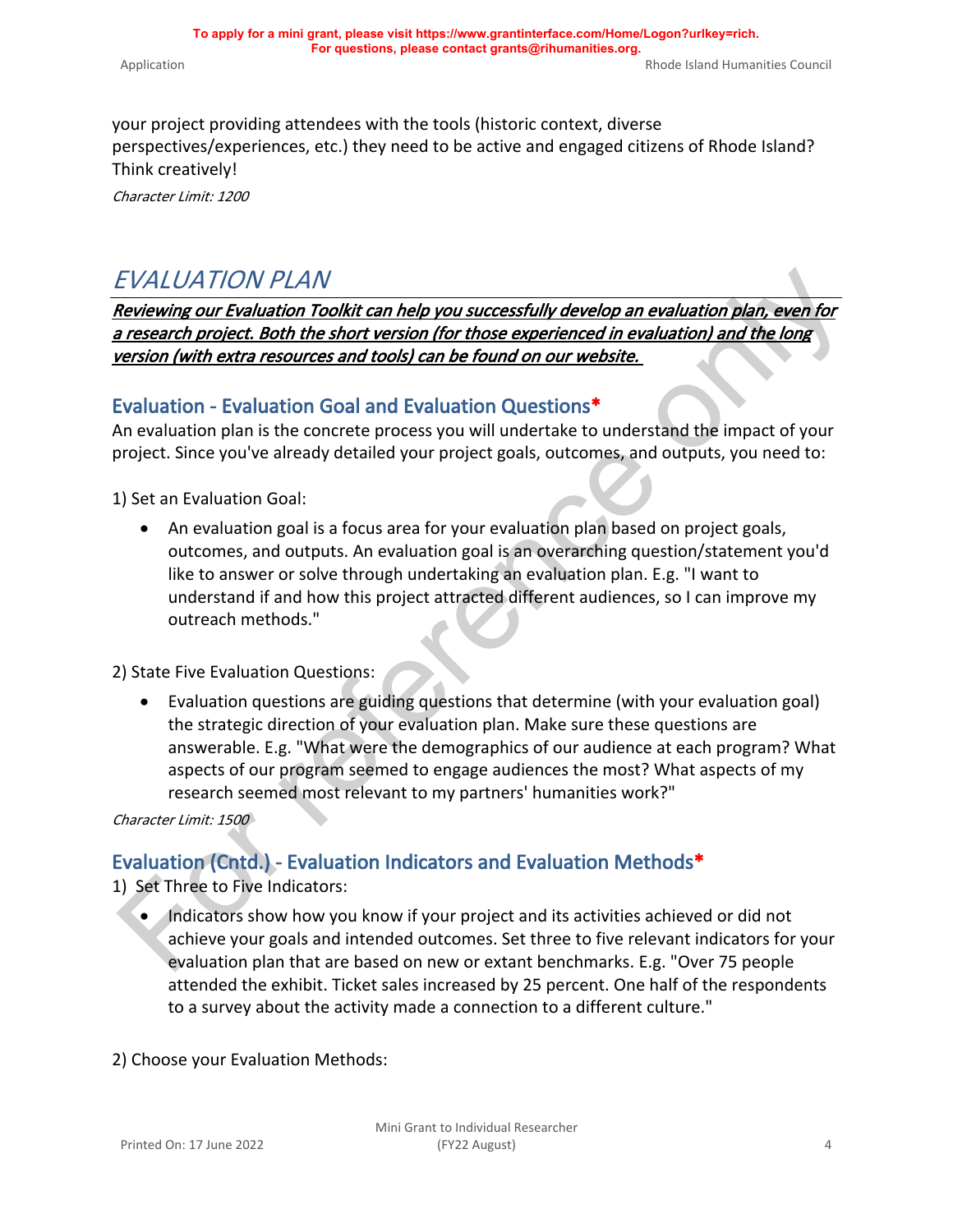• There are many ways to collect data for a project and understand if you're making progress on your outcomes, via your indicators. Evaluation methods include: surveys, public observation, focus groups, interviews, etc. Detail how you will collect information via relevant evaluation methods. How will your evaluation methods help you to understand if and how your achieved your project's goals and intended outcomes?

*Character Limit: 1500*

## *BUDGET*

### **Total Request to the Council\***

Mini grants requests are capped at \$2,000. *Character Limit: 20*

### **Total Cost-Share\***

BUDGET<br>
Including ants [re](https://rihumanities.org/wp-content/uploads/2020/02/Budget-Template-2020.xlsx)quests are capped at \$2,000.<br>
Mini grants requests are capped at \$2,000.<br>
The activity agents is wided, it is in your<br>
Including and the cost-share requirement for individual researcher grants is w Although the cost-share requirement for individual researcher grants is waived, it is in your interest to demonstrate that there is additional support for this project, via cash or in-kind donations. Please enter the total estimated cost-share for your project. You can calculate this amount by adding together the cash and in-kind donations detailed in your budget.

*Character Limit: 20*

#### **Budget\***

Mini grant requests are capped at a \$2,000 and can support a percentage of administrative costs and staffing, costs for events, supplies, honoraria and stipends, marketing and promotion, travel, etc.

**Please upload a project budget in the Council's required budget template below**. The Council's template can be found here.

**Core Restrictions to Consider:** Indirect expenses (copying, bookkeeping, rent, electricity, etc.) can be no more than 15% of the total budget. Costs for staff can be no more than \$2,000 per position. (E.g. \$2,000 for Project Director Jane Doe.) Project outputs and activities must be free and open to the public.

Other budget requirements and restrictions are detailed in our Grant Guidelines. *File Size Limit: 2 MB*

#### **Budget Detail**

If you'd like to include additional information about your project budget, you can do so here. Feel free to explain the role/importance of specific individuals or costly line items.

*Character Limit: 1000*